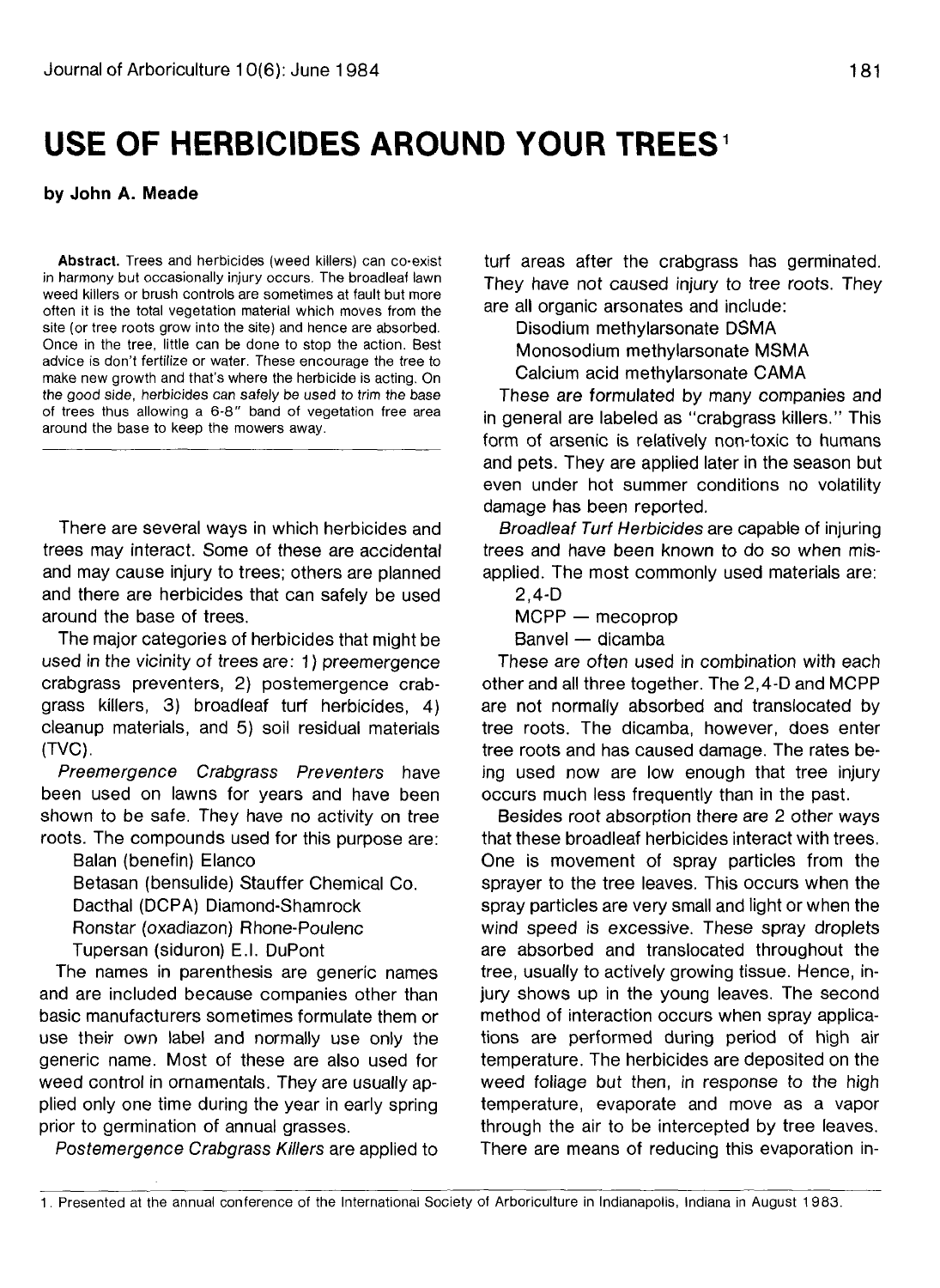eluding less volatile formulations and avoiding spraying when temperatures exceed 85-90°F.

The degree of injury to the tree from these different methods is dependent on the amount of herbicide intercepted, the growth activity of the tree and the species. Once the material is absorbed there is no treatment to alleviate the symptoms except to avoid watering and fertilization. Removal of the tree should wait the second year because often a tree will recover and over a period of one to two years will regain its former appearance.

Cleanup Materials are used to remove existing weeds without injury to trees. These have little or no soil activity and so are not injurious to roots. they are nonselective so care should be taken to avoid application to desirable plants. They include:

Paraquat/Gramoxone

cacodylic acid (also known as dimethylarsinic acid)

Amitrol-T

**Roundup** 

The first two, Paraquat and cacodylic acid are not translocated within the plant. They will kill most green tissue on contact. The Paraquat is the only one of the herbicides that is quite toxic to the applicator and should be handled with care. Roundup and Amitrol-T are translocated and are thus more active on perennials such as quackgrass and woody plants. All of these have little or no activity in the soil so they can be safely used around trees. They have been used extensively in turf renovations because the treated areas can be seeded or sodded within a few days. As with the broadleaf turf herbicides, drift of spray particles can cause extensive damage to desirable plants. Some of this injury shows up soon after contact but with Roundup, injury may not show up until the next year and then will cause leaves to be very much reduced in size and to cause leaves to grow on hard wood where they are not normally produced.

Soil Residual Materials are capable of causing great injury to trees. They are sold under a wide variety of trade names. Those marketed by major manufacturers and formulators are concentrated and need to be diluted according to directions. Several formulators sell a pre-diluted mixture for application directly from the container. This is a

"convenience" item and the purchaser pays for that convenience. These "Ready-To-Apply" herbicides are usually sold by non-pesticide companies and the buyer often is not educated as to the danger of using these "convenience" herbicides in the vicinity of tres. These compounds often contain prometon (Pramitol) or bromacil (Hyvar). These are useful compounds when used properly.

Other herbicides that are injurious to trees include Spike from Elanco. This herbicide has taught us a lot about the length of tree roots. When applied on a given area, it has killed trees many feet from the site of application. The adage, "treat beyond the drip line" may apply to broadleaf turf herbicides but not to those more potent herbicides such as Pramitol, Hyvar, Spike and Tordon.

A special word about Pramitol (prometon). This is one of the ingredients in the herbicide, Triox, sold by Ortho. The wide-spread marketing patterns of Ortho make this compound one of the most widely available materials. Hence, when investigating tree mortality, it would be wise to look about for or inquire about Triox. My Mentor, Spencer Davis, often told me that it takes a great deal of detective work to solve tree mortality problems. Adroit questioning plus casual glances into the garage may reveal evidence of what actually happened.

Herbicides and tree interactions are not all bad! To quote Spencer Davis again, "One of the leading causes of sick trees is the damage inflicted by an over zealous person mowing too close to the trunk." The answer to this very serious problem is to keep the mower away from the base of the tree by creating a vegetation-free ring around the tree. This is accomplished by spraying or wiping an herbicide on the existing vegetation. Those materials safe for this purpose are:

Roundup Paraquat cacodylic acid Amitrol-T

Most of the research has centered around the use of Paraquat and Roundup. The ability to kill perennials has given Roundup an edge in this area. These materials can be used at any time during the year but spring or late fall treatment results